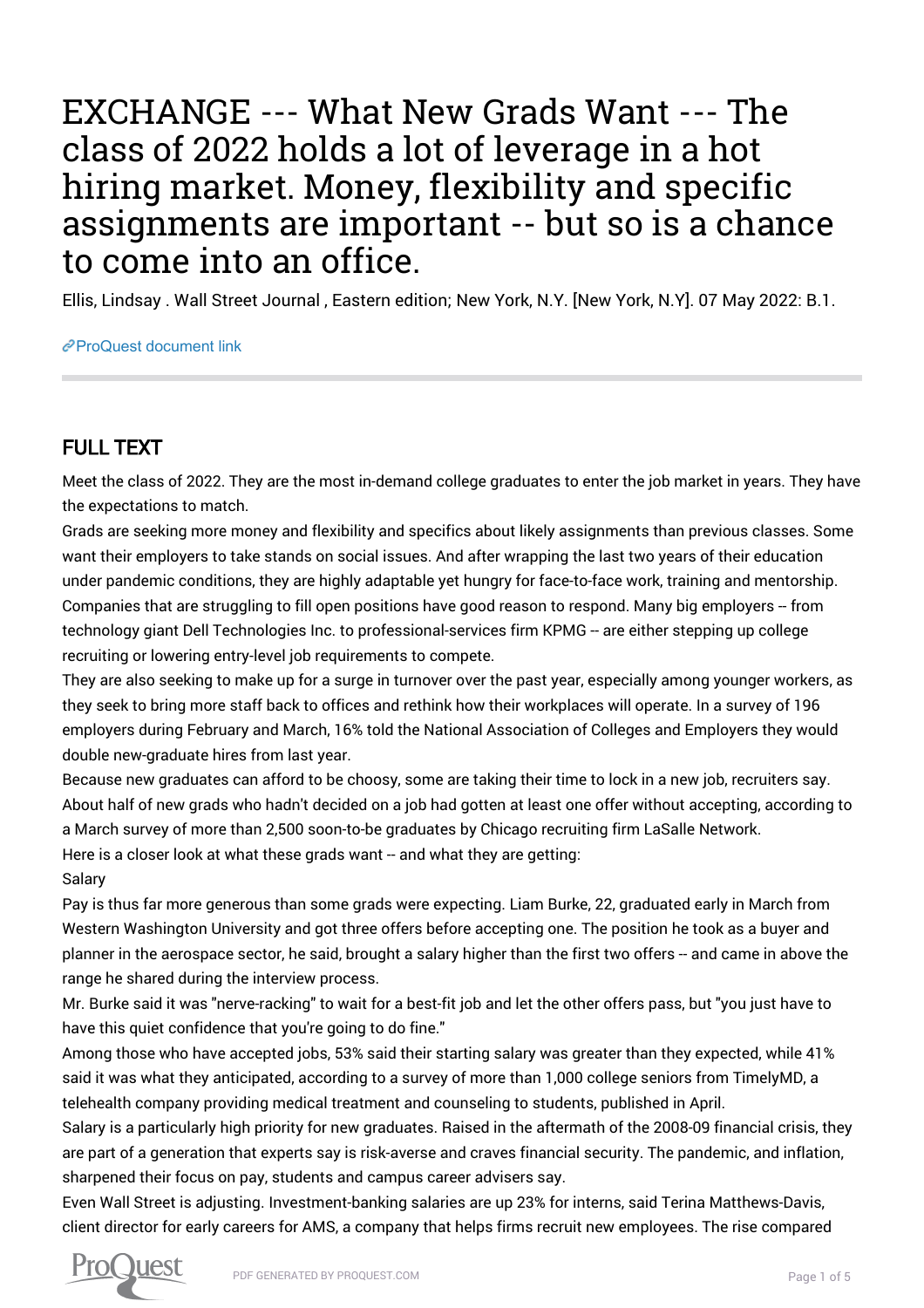with a year ago is even higher for new hires, to \$110,000 from \$85,000, according to Ms. Matthews-Davis. Employers recruiting in other fields ranging from social sciences to engineering said they planned to raise pay for class of 2022 candidates above rates commanded by the previous class, according to a NACE survey of 124 companies conducted last fall.

These boosts are crucial "to get students to accept and not renege on your offer," Ms. Matthews-Davis. Culture and responsibilities

It is more than just salary, however. Work responsibilities are important to new grads such as Austin Bowles, 21. The senior at Coastal Carolina University said he saw "tons and tons" of listings for his desired first job as an electrician for theater companies, and weeded out postings that were unclear about what the job actually entailed. He wanted to avoid the limitations of a prior gig where he was required to help attendees park in a large gravel lot before the curtain rose. He recently accepted a job at Northern Stage, a theater in White River Junction, Vt., as an assistant master electrician.

Grads want the same specifics from bigger employers. Candidates for positions at Dell want to know who they will be working for and what projects they will tackle, according to Jennifer Newbill, the company's director of emerging talent. Dell is planning to hire 1,580 new graduates in 2022 for full-time work, a 19% increase from last year.

KPMG gets questions about the company's work on social issues, according to the managing partner who oversees the company's hiring of college grads. That executive, James Powell, said some prospective hires want to know about an organization for LGBTQ employees that Mr. Powell lists on his LinkedIn profile.

KPMG is planning to hire 4,500 college recruits to full-time positions, one of its largest new-hire classes ever and about a 20% increase from last year. "They know they have options," said Mr. Powell, the firm's national partner in charge of university talent acquisition. "The competition is really fierce."

One management-consulting company, Oliver Wyman, tried to recruit new candidates in March with a San Francisco development and networking event called the Diversity Leadership Summit. The audience was composed of sophomores and juniors from diverse backgrounds, and company representatives discussed consulting and careers as well as sustainability. They finished one session by announcing that the firm would plant 64 trees, one for each attendee, in students' names.

One senior who said she pays attention to a company's demographics is Niha Sheikh, a 22-year-old at the University of Texas at Austin. She said she has connected with current and former employees on LinkedIn to get an unfiltered view of a workplace's culture.

"I don't see myself being super comfortable working in an environment where I am the only person of color," she said.

Ms. Sheikh, a practicing Muslim, said she closes many job interviews by asking if she can have space and time in an office to conduct her daily prayers. She is looking for a role in human resources or in a school, either in the classroom or in administration.

"I think the responses to questions like that are very telling to me about the company's morals and values," she said.

Flexibility

Many new graduates are hungry for in-person interactions with their future colleagues, having spent years in virtual internships and courses.

Eugene Thomas, a 22-year-old Yale University senior from New York City, said working on-site was a priority. He accepted a product engineering job with farm-equipment giant Deere &Co. after a remote internship last summer and will participate in a two-year rotation at the company.

"I don't even think I entertained the option of remote work," he said. Remote school, he said, "felt like I was swimming in molasses or something. . . . I felt a lack of motivation."

Flexibility is still a key component for Mr. Thomas, who said he was able to get deadlines pushed back during his internship last summer after his mother was hospitalized. Other grads said the same; 68% of seniors surveyed by

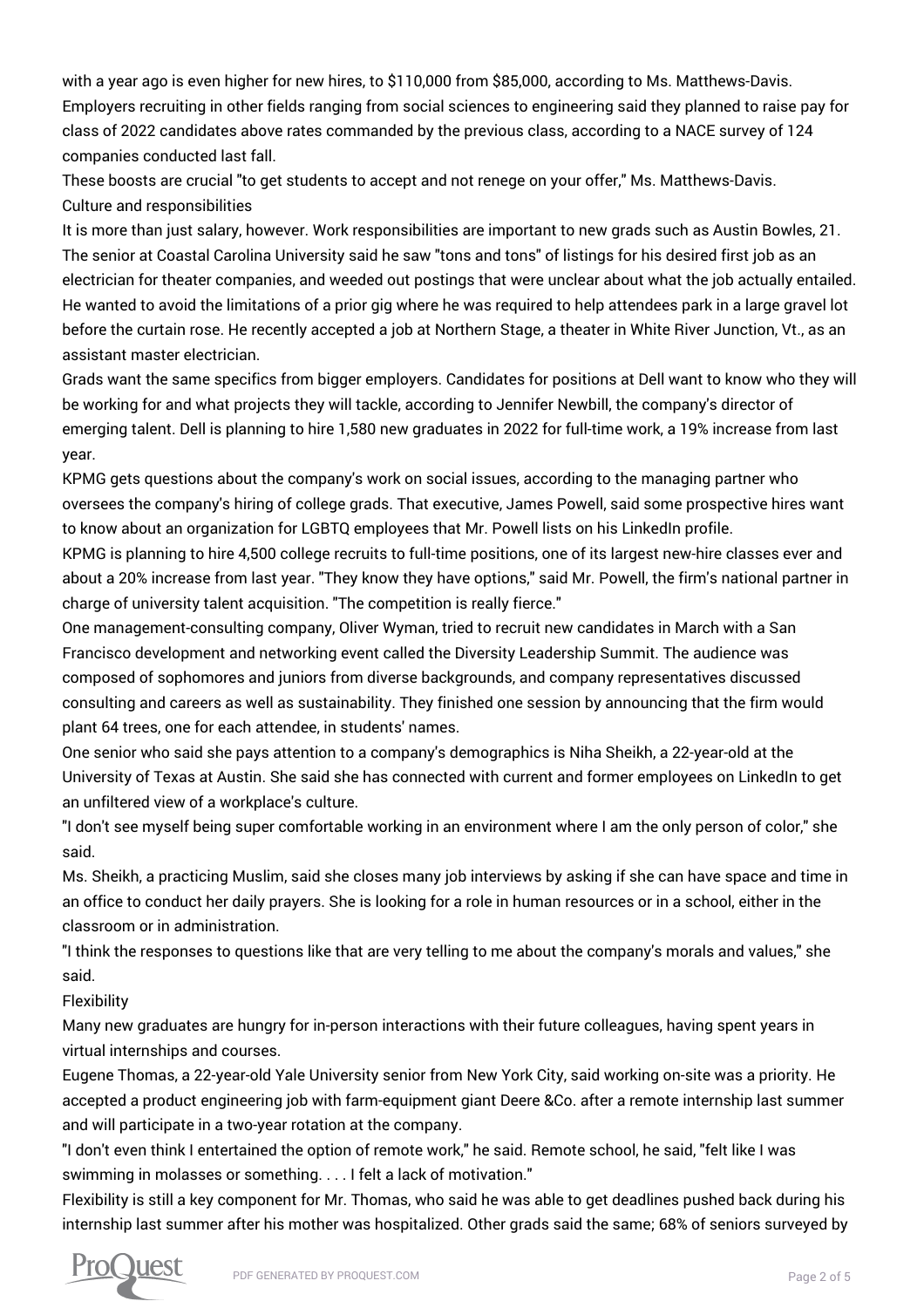TimelyMD cited the importance of flexible work hours.

Some want that flexibility to include a choice between on-site and remote work. In fact, 60% of 571 respondents to a March and April survey of seniors from recruiting-software firm iCIMS said they wanted a hybrid arrangement. Yet new grads aren't as excited about full-time remote arrangements. Just 11% are interested in that setup, according to LaSalle Network's March survey of more than 2,500 soon-to-be graduates.

"I feel like I will get bored of just being at home all the time," said Sydney Washington, a senior at the University of North Texas.

Networking

Students say they are looking for jobs on LinkedIn and on organizations' job sites, in addition to connections from professors. They turn to social media and campus career centers for guidance.

"They don't really need our help in leveraging the digital tools in front of them," said Julia Overton-Healy, director of career services at St. John Fisher College in Rochester, N.Y. "They need more help in how to engage in relationship building -- how to have those first-contact conversations with an alum, for example."

Sanja Marinovic, 21, initially struck out last fall when she applied to jobs in food safety and quality assurance. But she read career advice on Reddit, where users suggested seeking informational interviews first. Those introductory conversations helped her know what certifications to cite.

For the job she eventually accepted -- a food-safety auditing post in Los Angeles -- she did a phone screen on a Friday and then did a panel interview the following Tuesday, getting the formal offer the next day.

She was surprised by the speed, given how long other hiring teams had taken with her application. Her career adviser, at the SUNY College of Environmental Science and Forestry in Syracuse, N.Y., reviewed the offer with her and said the fast pace was normal in a tight labor market.

"Once there was a company that was interested in me, they really seemed interested in me," she said.

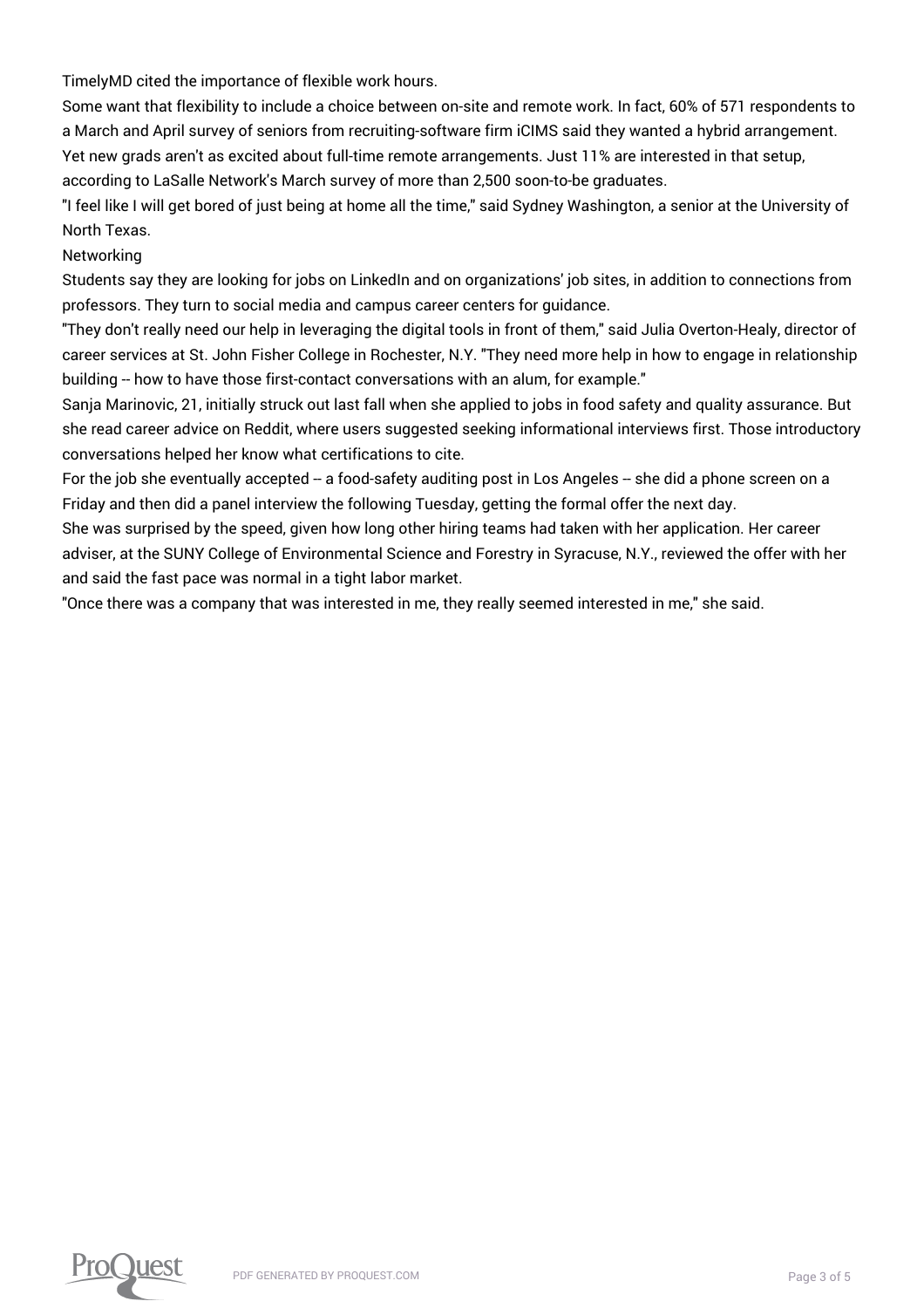## Percentage of 2022 college graduates by number of job offers received, but not yet accepted



Source: LaSalle Network survey of more than 2,500 upcoming 2022 college graduates conducted in March 2022

[Enlarge this image.](https://www.proquest.comhttps://www.proquest.com/textgraphic/2660255411/fulltextwithgraphics/2977DF121E3543BDPQ/1/1?accountid=44910) Credit: By Lindsay Ellis

## DETAILS

| Subject:                       | Internships; Students; Hiring; Careers; Flexible hours; Employees; College campuses;<br>Employment; Pandemics; Flexibility; Employers; Employment interviews |
|--------------------------------|--------------------------------------------------------------------------------------------------------------------------------------------------------------|
| <b>Business indexing term:</b> | Subject: Hiring Careers Flexible hours Employees Employment Employers<br>Employment interviews; Corporation: LinkedIn Corp                                   |
| Location:                      | Texas: United States--US                                                                                                                                     |
| Company / organization:        | Name: LinkedIn Corp; NAICS: 518210; Name: LaSalle Network; NAICS: 561311                                                                                     |
| <b>Publication title:</b>      | Wall Street Journal, Eastern edition; New York, N.Y.                                                                                                         |
| First page:                    | <b>B.1</b>                                                                                                                                                   |
| <b>Publication year:</b>       | 2022                                                                                                                                                         |